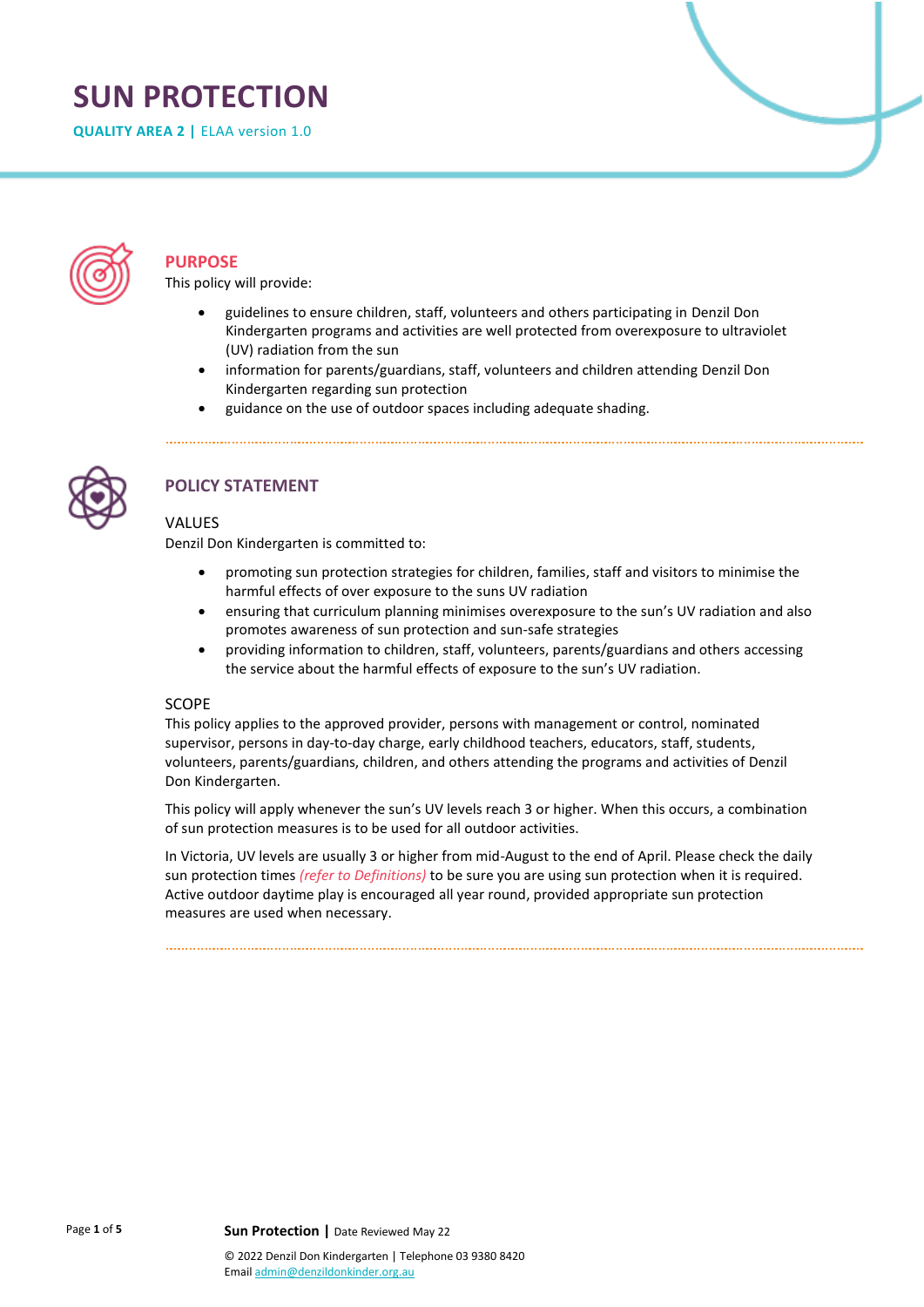| <b>RESPONSIBILITIES</b>                                                                                                                                                                                                                                                                                                                                                            | with management or control<br>Approved provider and persons | persons in day-to-day charge<br>Nominated supervisor and | educators and all other staff<br>Early childhood teacher, | Parents/guardians | students<br>Contractors, volunteers and |  |  |  |
|------------------------------------------------------------------------------------------------------------------------------------------------------------------------------------------------------------------------------------------------------------------------------------------------------------------------------------------------------------------------------------|-------------------------------------------------------------|----------------------------------------------------------|-----------------------------------------------------------|-------------------|-----------------------------------------|--|--|--|
| R indicates legislation requirement, and should not be deleted                                                                                                                                                                                                                                                                                                                     |                                                             |                                                          |                                                           |                   |                                         |  |  |  |
| Meeting the standards and requirements of the SunSmart early<br>childhood program                                                                                                                                                                                                                                                                                                  | $\overline{\mathsf{R}}$                                     | $\sqrt{}$                                                |                                                           |                   |                                         |  |  |  |
| Ensuring that this policy is up to date with current SunSmart<br>recommendations: www.sunsmart.com.au                                                                                                                                                                                                                                                                              | $\mathsf{R}$                                                | $\sqrt{}$                                                |                                                           |                   |                                         |  |  |  |
| Ensuring parents/guardians are aware of and agree to support<br>the service Sun Protection Policy at enrolment, including the<br>need to provide an appropriate sunhat and clothing for sun<br>protection (refer to Definitions) for their child when attending<br>the service                                                                                                     | R                                                           | $\sqrt{}$                                                | $\sqrt{}$                                                 |                   |                                         |  |  |  |
| Applying sunscreen (refer to Definitions) to child before each<br>session during times specified in the Scope of this policy                                                                                                                                                                                                                                                       |                                                             |                                                          |                                                           | $\sqrt{}$         |                                         |  |  |  |
| Providing an alternative sunscreen to be left at the service if<br>their child has a sensitivity to the service sunscreen (at their<br>own expense)                                                                                                                                                                                                                                |                                                             |                                                          |                                                           | $\sqrt{}$         |                                         |  |  |  |
| Supplying sunscreen for use by all persons to whom this policy<br>applies                                                                                                                                                                                                                                                                                                          | R                                                           | $\sqrt{}$                                                |                                                           |                   |                                         |  |  |  |
| Obtaining parents/guardian authority for staff to apply<br>sunscreen before the child commences at the service (refer to<br>Attachment 1) and ensuring the authority is filed with the<br>child's enrolment record (refer to Definitions)                                                                                                                                          | $\mathsf{R}$                                                | $\sqrt{}$                                                | V                                                         |                   |                                         |  |  |  |
| Applying sunscreen (refer to Definitions) to children's exposed<br>skin (except in cases where parents/guardians have not<br>provided authority). It is recommended this be done 20<br>minutes before going outdoors. Children, where appropriate,<br>should be encouraged to apply sunscreen with the assistance<br>of an educator (sunscreen is to be reapplied every two hours) |                                                             | $\sqrt{}$                                                | V                                                         |                   |                                         |  |  |  |
| Ensuring sunscreen is stored in a cool place and monitoring the<br>expiry date (includes sunscreen supplied by parents/guardians)                                                                                                                                                                                                                                                  |                                                             | $\sqrt{}$                                                | $\sqrt{}$                                                 |                   | $\sqrt{}$                               |  |  |  |
| Ensuring all children and adults attending the service wear an<br>appropriate sunhat, sun protective clothing and sunscreen for<br>outdoor activities during the times specified in the Scope of<br>this policy                                                                                                                                                                    | $\sqrt{}$                                                   | $\sqrt{}$                                                | $\sqrt{}$                                                 |                   |                                         |  |  |  |
| Wearing a sunhat, clothing for sun protection (refer to<br>Definitions), sunglasses (if desired), applying sunscreen and<br>seeking shade during the times specified in the Scope of this<br>policy                                                                                                                                                                                | $\sqrt{}$                                                   | $\sqrt{}$                                                | $\sqrt{}$                                                 |                   |                                         |  |  |  |

**Sun Protection |** Date Reviewed May 22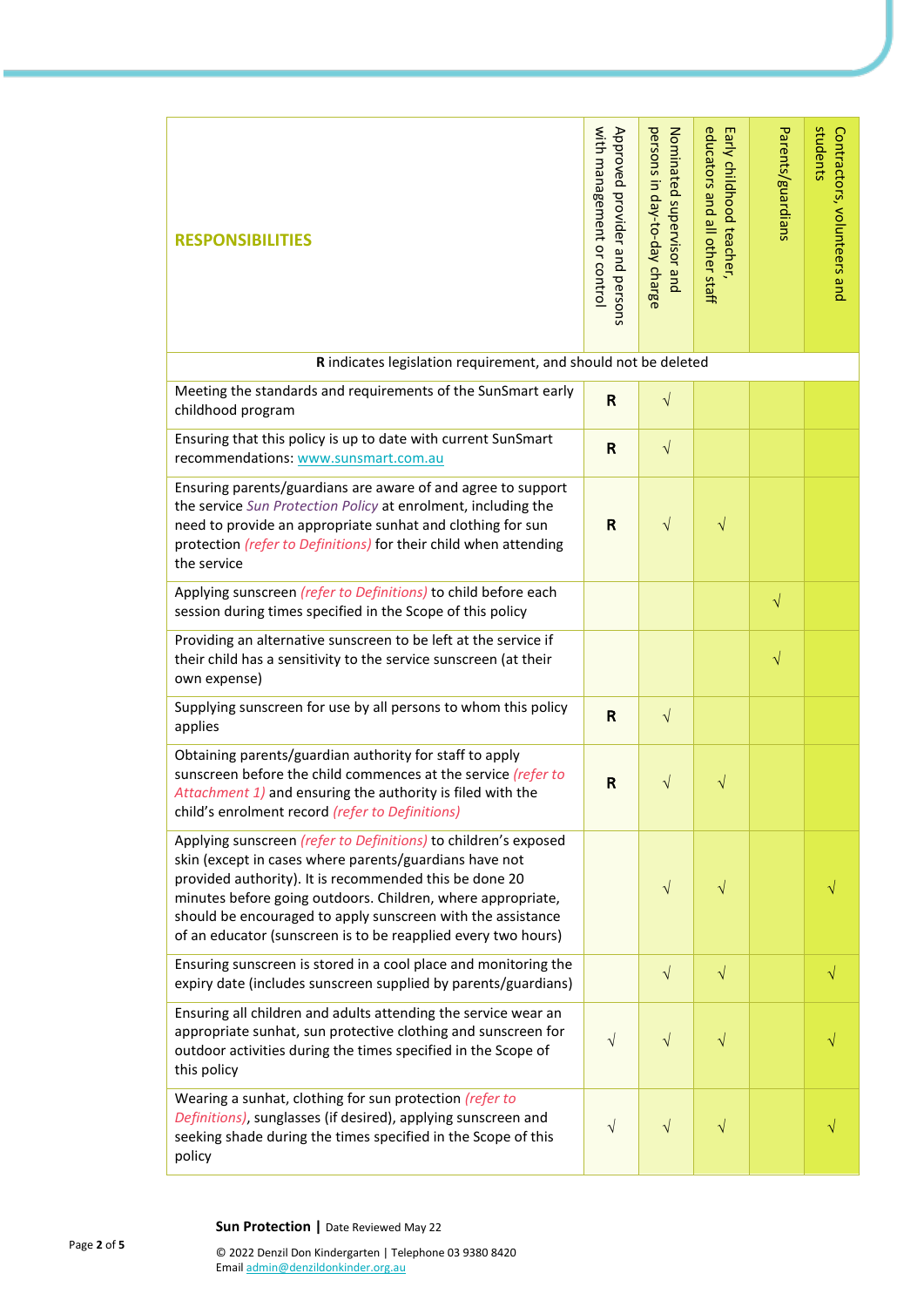| Cooperating with the employer concerning any action taken by<br>the employer to comply with the Occupational Health and<br>Safety Act 2004                                                |           | $\sqrt{}$  | $\sqrt{}$ |           | $\sqrt{}$ |
|-------------------------------------------------------------------------------------------------------------------------------------------------------------------------------------------|-----------|------------|-----------|-----------|-----------|
| Providing a named, SunSmart approved sunhat (refer to<br>Definitions) for the child's use at the service                                                                                  |           |            |           | $\sqrt{}$ |           |
| Ensuring sunhats worn at the service meet the SunSmart<br>recommendation for adequate protection, are named and<br>stored individually                                                    | $\sqrt{}$ | $\sqrt{}$  | $\sqrt{}$ |           |           |
| Providing appropriate spare sunhats for children and adults                                                                                                                               | $\sqrt{}$ | $\sqrt{}$  |           |           |           |
| Ensuring children without appropriate sunhats or sun-<br>protective clothing play in the shade or a suitable area<br>protected from the sun                                               | $\sqrt{}$ | $\sqrt{}$  | $\sqrt{}$ |           | $\sqrt{}$ |
| Encouraging children to wear sunhats when travelling to and<br>from the service                                                                                                           | $\sqrt{}$ | $\sqrt{}$  | $\sqrt{}$ | $\sqrt{}$ |           |
| Ensuring programming considers sun protection measures for<br>outdoor activities during times specified in the Scope of this<br>policy                                                    | $\sqrt{}$ | $\sqrt{}$  | $\sqrt{}$ |           |           |
| Ensuring the sun protection times on the SunSmart app are<br>accessed daily to assist with the implementation of this policy                                                              | $\sqrt{}$ | $\sqrt{}$  | $\sqrt{}$ |           | $\sqrt{}$ |
| Ensuring the service outside spaces provide adequate shade to<br>ensure children are protected from overexposure to UV<br>radiation (Regulation 114)                                      | R         | $\sqrt{}$  |           |           |           |
| Ensuring the availability of shade is considered in a risk<br>assessment before conducting excursions and other outdoor<br>events (Regulations 100, 101)                                  | R         | $\sqrt{ }$ | $\sqrt{}$ |           |           |
| Encouraging children to seek shade when playing outside and<br>utilise shaded areas for outdoor equipment that is not fixed<br>during the times specified in the Scope of this policy     |           | $\sqrt{}$  | $\sqrt{}$ |           | $\sqrt{}$ |
| Ensuring that information on sun protection is incorporated<br>into the educational program (refer to the SunSmart website)                                                               | $\sqrt{}$ | $\sqrt{}$  | $\sqrt{}$ |           |           |
| Ensuring that sun protection strategies are a priority when<br>planning excursions                                                                                                        | $\sqrt{}$ | $\sqrt{ }$ | $\sqrt{}$ |           |           |
| Reinforcing this policy by providing information on sun<br>protection (available on the SunSmart website) to service users<br>via weekly updates, noticeboards, meetings and the website. | $\sqrt{}$ | $\sqrt{}$  |           |           |           |



# **BACKGROUND AND LEGISLATION**

# BACKGROUND

Overexposure to the sun's UV radiation can cause sunburn, skin and eye damage and skin cancer. Australia has one of the highest rates of skin cancer in the world.

Children up to 4 years of age are particularly vulnerable to UV damage due to lower levels of melanin and a thinner stratum corneum (the outermost layer of skin). UV damage accumulated during childhood and adolescence is associated with an increased risk of skin cancer later in life.

A combination of sun protection measures are recommended whenever UV levels are 3 or higher during daily sun protection times *(refer to Definitions).*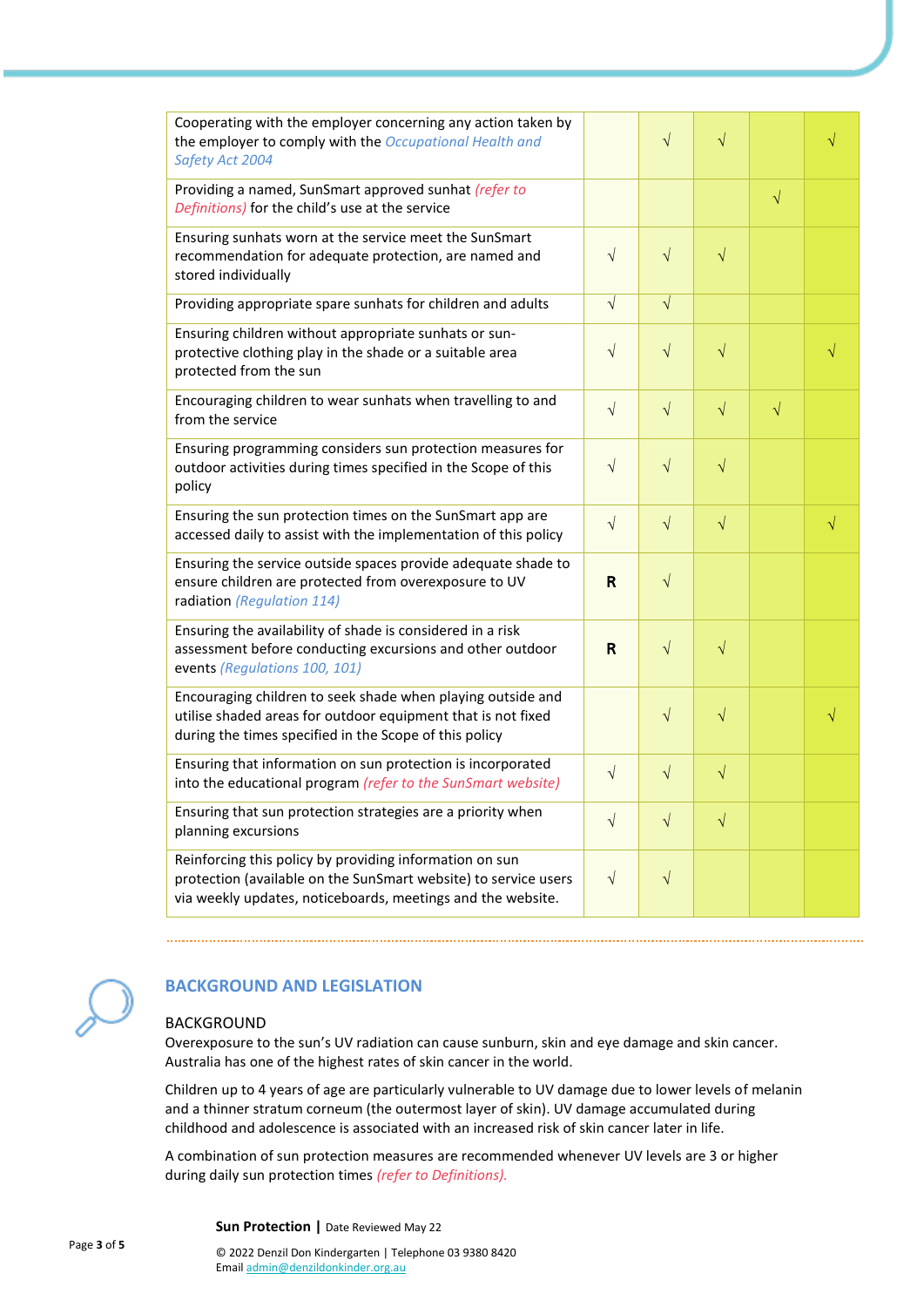It is a requirement under the *Occupational Health and Safety Act 2004* that employers provide a healthy and safe environment for all persons who access the service's facilities and/or programs.

Legislation that governs the operation of approved children's services is based on the health, safety and welfare of the children and requires that children are protected from hazards and harm.

### LEGISLATION AND STANDARDS

Relevant legislation and standards include but are not limited to:

- Child Wellbeing and Safety Act 2005 (Vic) (Part 2: Principles for Children)
- Education and Care Services National Law Act 2010: Section 167
- Education and Care Services National Regulations 2011: including Regulations 100, 101, 113, 114, 168(2)(a)(ii)
- National Quality Standard, Quality Area 2: Children's Health and Safety
- Standard 2.2: Each child is protected
- Element 2.2.1: At all times, reasonable precautions and adequate supervision ensure children are protected from harm and hazard
- Occupational Health and Safety Act 2004

### The most current amendments to listed legislation can be found at:

- Victorian Legislation Victorian Law Today: [www.legislation.vic.gov.au](http://www.legislation.vic.gov.au/)
- Commonwealth Legislation Federal Register of Legislation: [www.legislation.gov.au](http://www.legislation.gov.au/)

# **DEFINITIONS**

The terms defined in this section relate specifically to this policy. For regularly used terms e.g. Approved Provider, Nominated Supervisor, Notifiable complaints, Serious incidents, Duty of care, etc. refer to the Definitions file on the kindergarten website.

**Clothing for sun protection:** loose-fitting clothing made from cool, densely woven fabric and covering as much skin as possible, ie: tops with elbow-length sleeves and, if possible, a collar and knee-length or longer shorts and skirts.

**Daily sun protection times:** time that the sun's UV radiation is forecast to be 3 or higher. Information about the daily sun protection times is available on the SunSmart app.

**Shade:** an area sheltered from direct and indirect sun, such as a large tree, canopy, verandah or artificial cover. Shade can be built, natural or temporary and can reduce overall exposure to the sun's UV by up to 75%. When combined with appropriate clothing, hats and sunscreen, children can be well protected from UV overexposure when outdoors.

**Sunhat:** a broad-brimmed or bucket-style (at least 5cm brim for children) or legionnaire hat (with the front peak and back flap overlapping) shading the face, neck and ears, protecting from the sun.

**Sunglasses:** a shade for the eye recommended to be close-fitting, wrap-around in style, covering as much of the eye as possible. Must meet *Australian Standard 1067 (Sunglasses: Category 2, 3 or 4)*.

**Sunscreen:** cream or lotion for skin sun protection.

**SunSmart:** program led by the Cancer Council to help prevent skin cancer [www.sunsmart.com.au](http://www.sunsmart.com.au/)



# **SOURCES AND RELATED POLICIES**

# SOURCES

• AS/NZS 4685.0:2017, Playground equipment and surfacing - Development, installation, inspection, maintenance and operation.*6.2.1 General considerations, 6.3.9 Shade and sun protection, Appendix A Shade and sun protection*

**Sun Protection |** Date Reviewed May 22